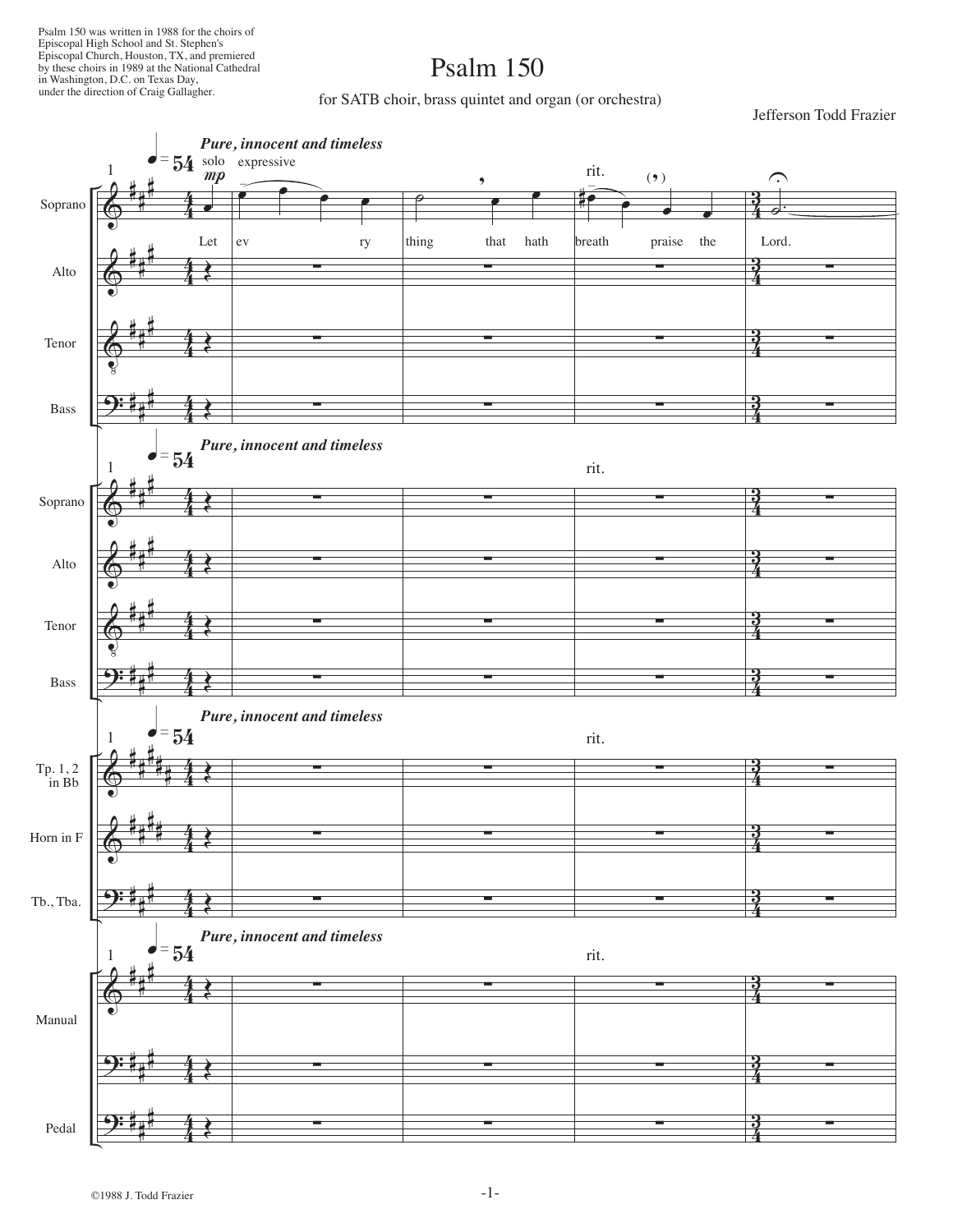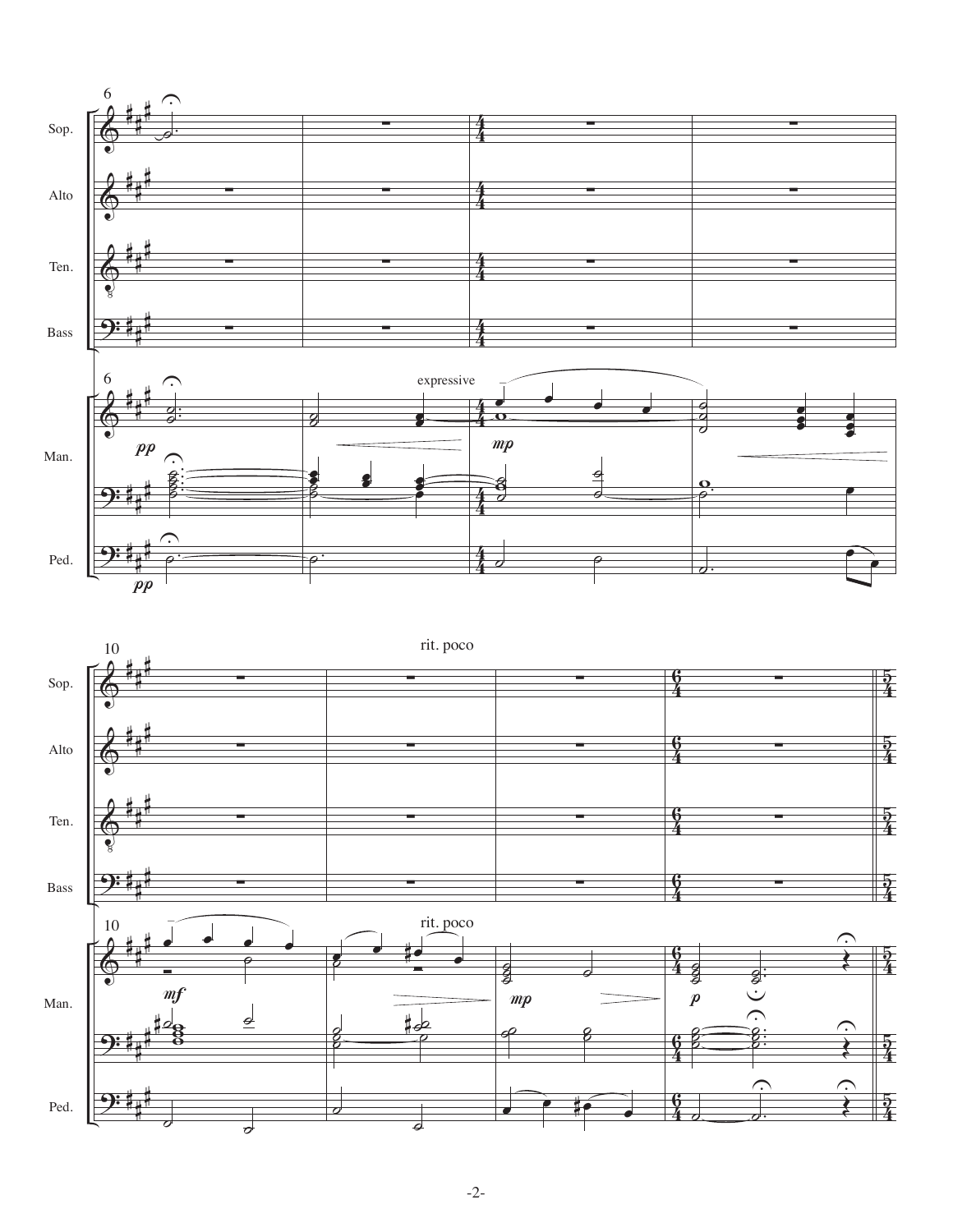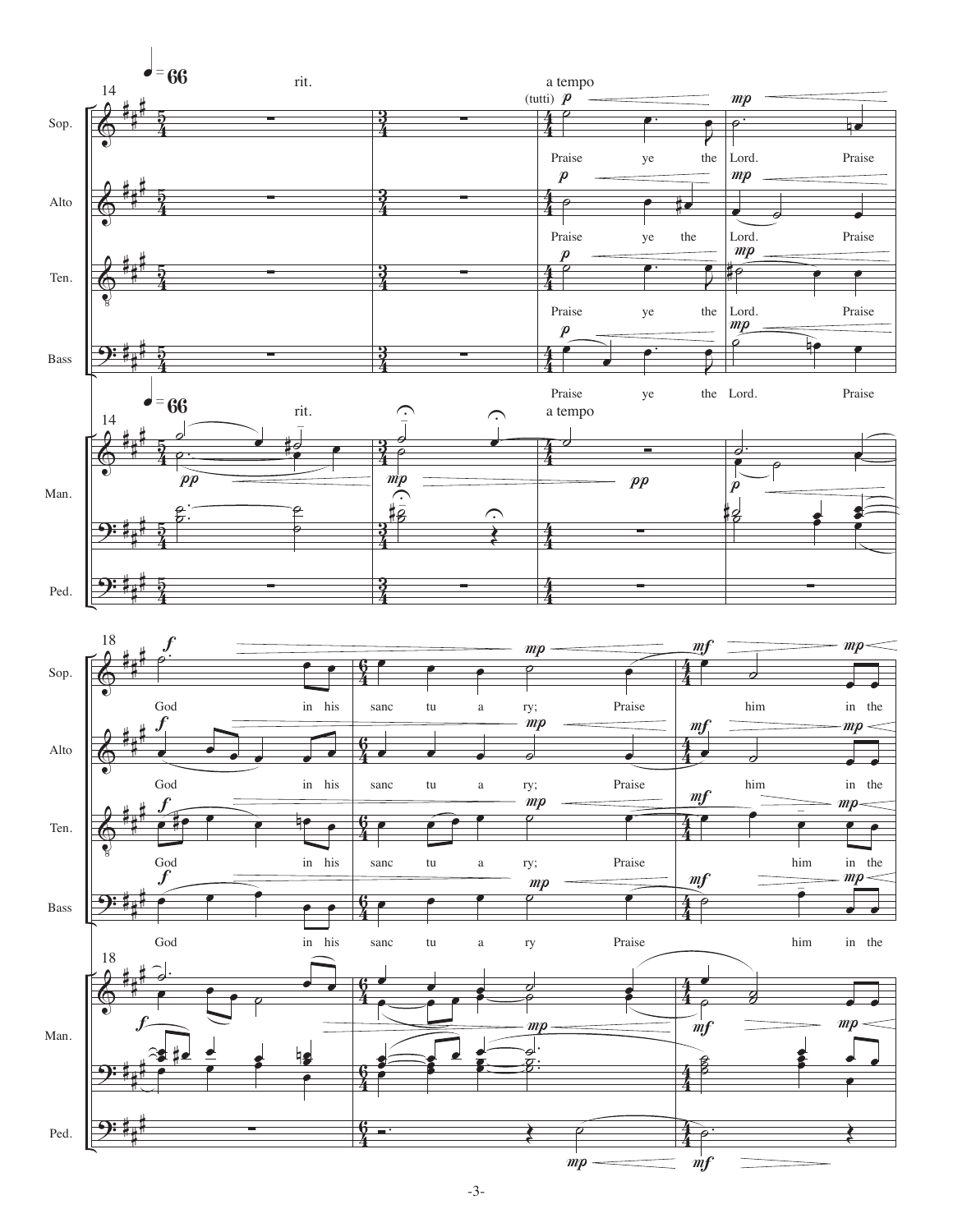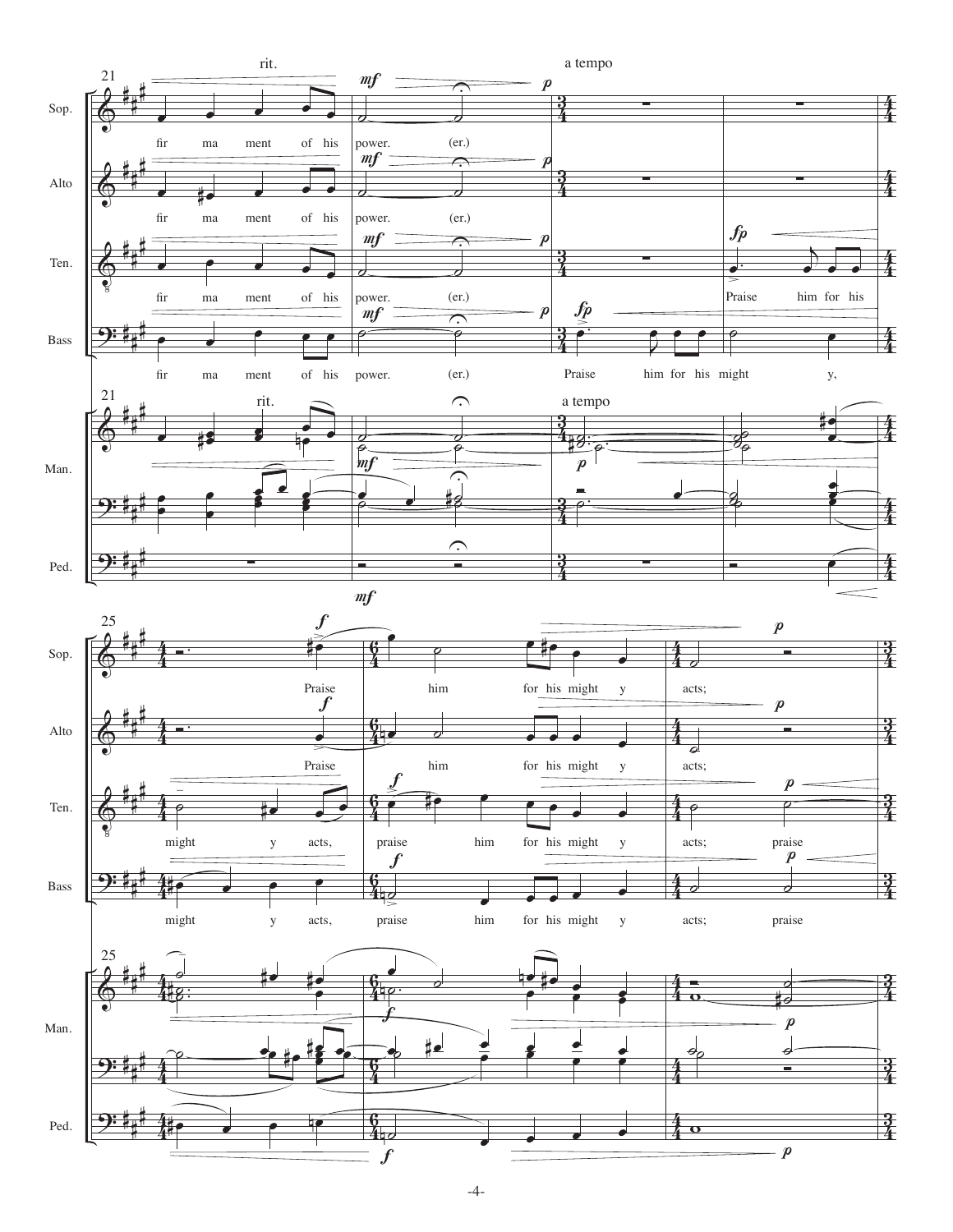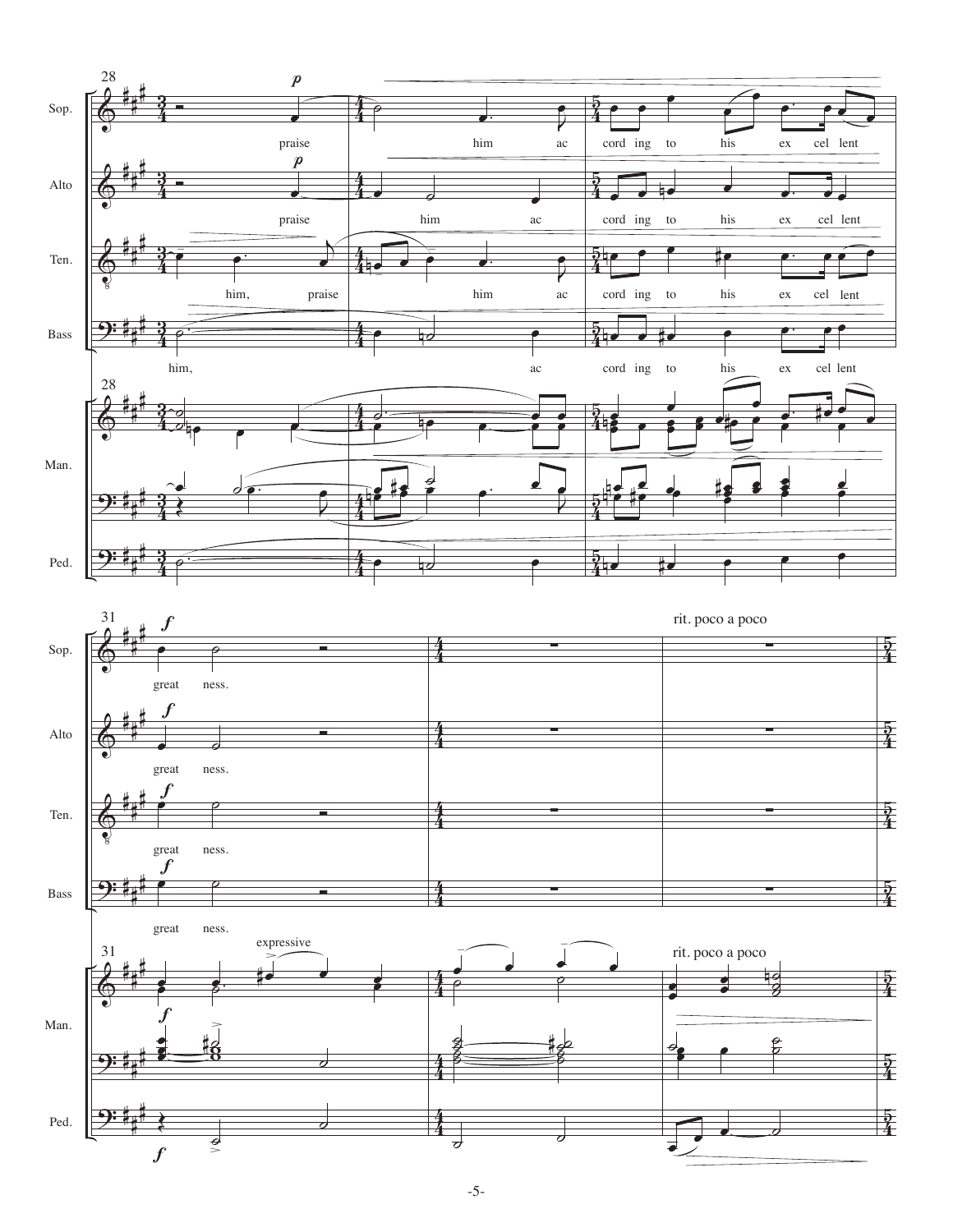

- 6 -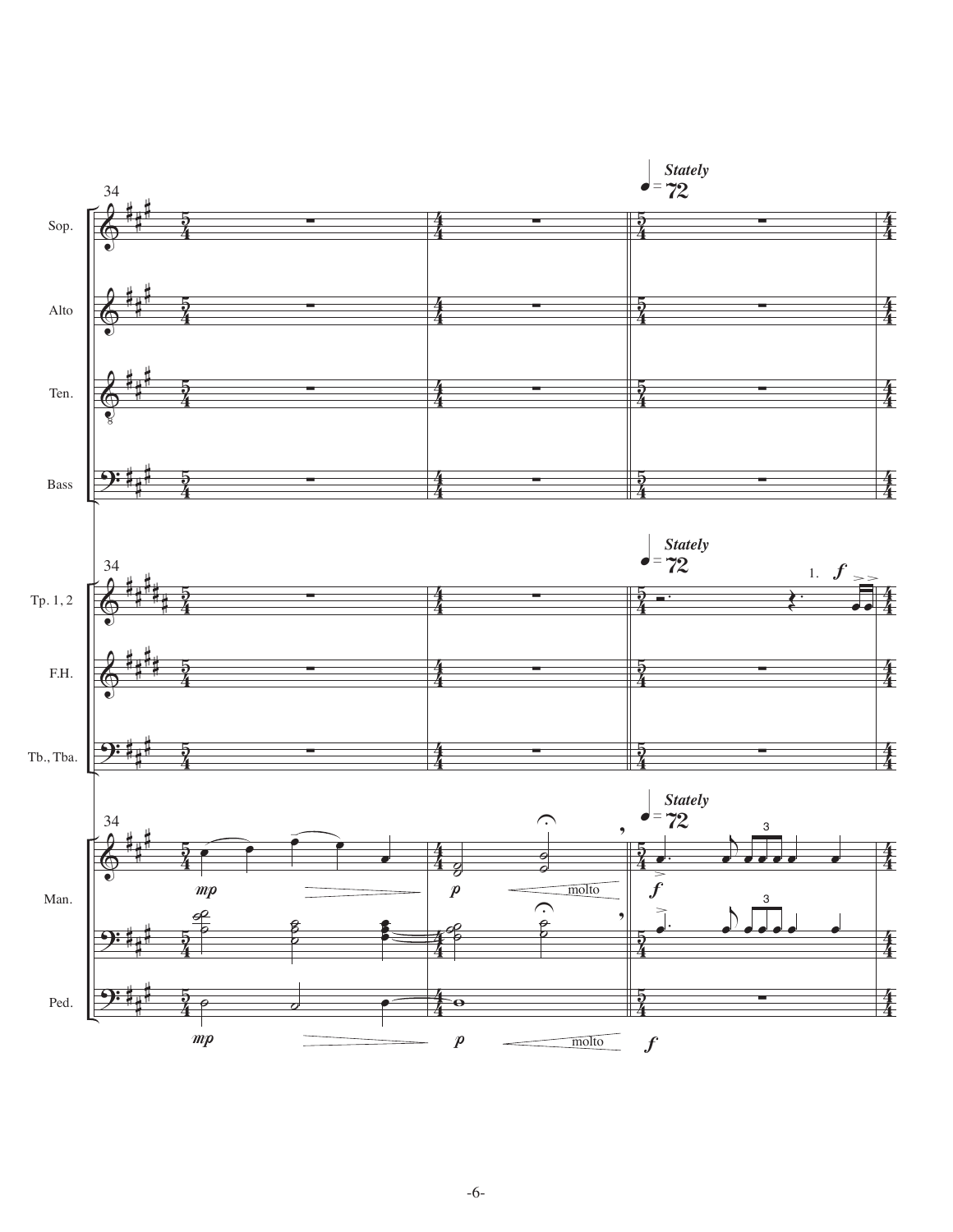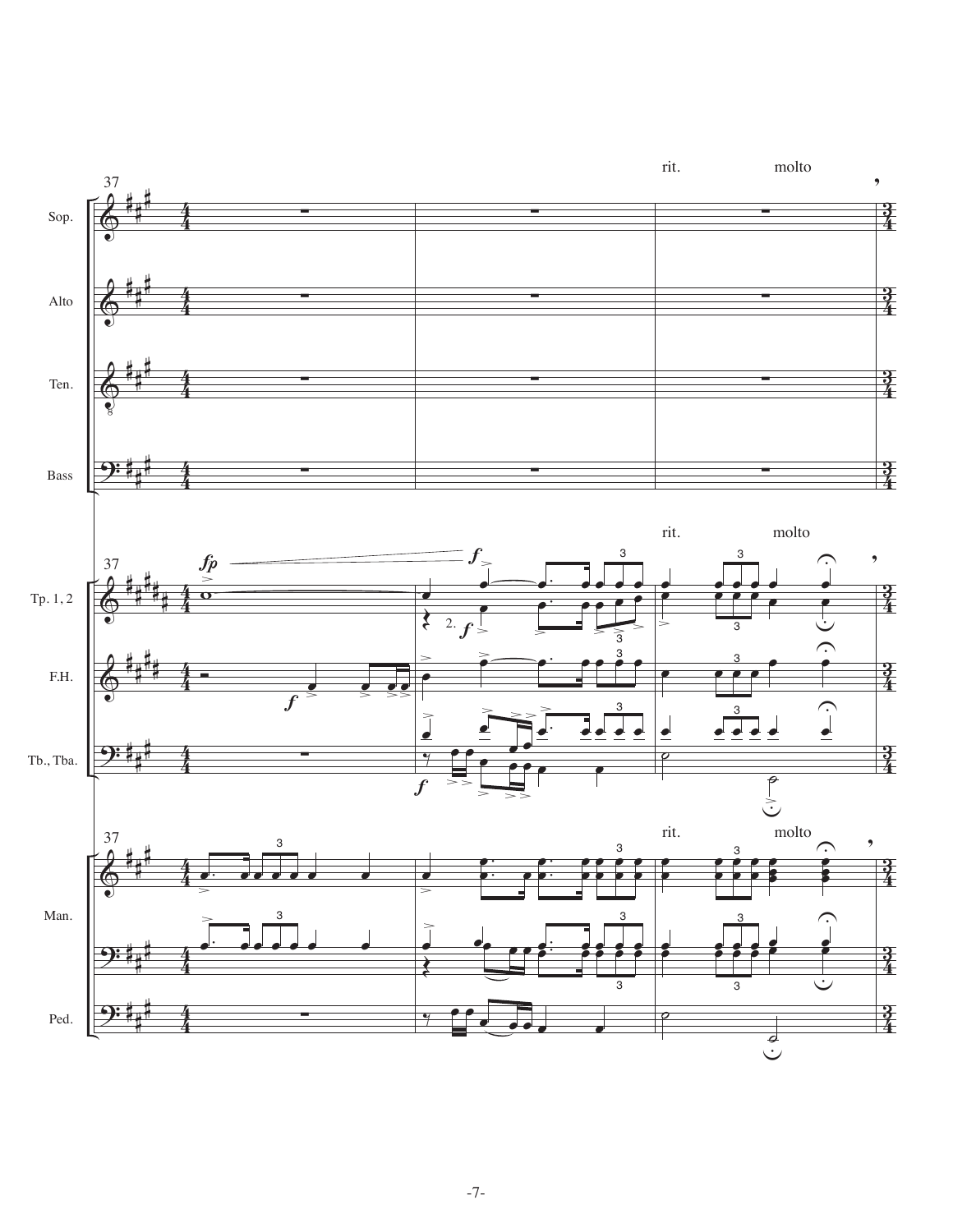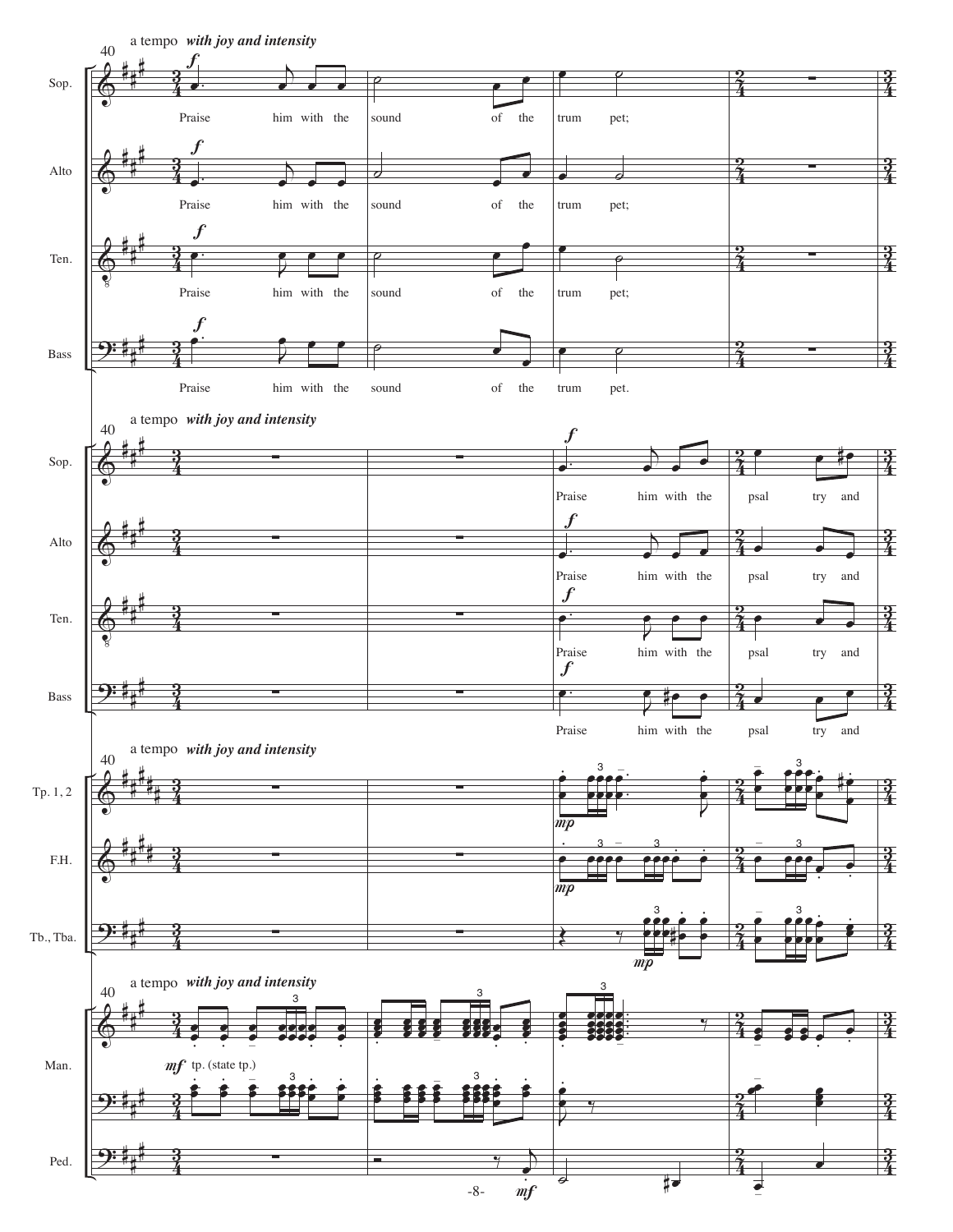

-9-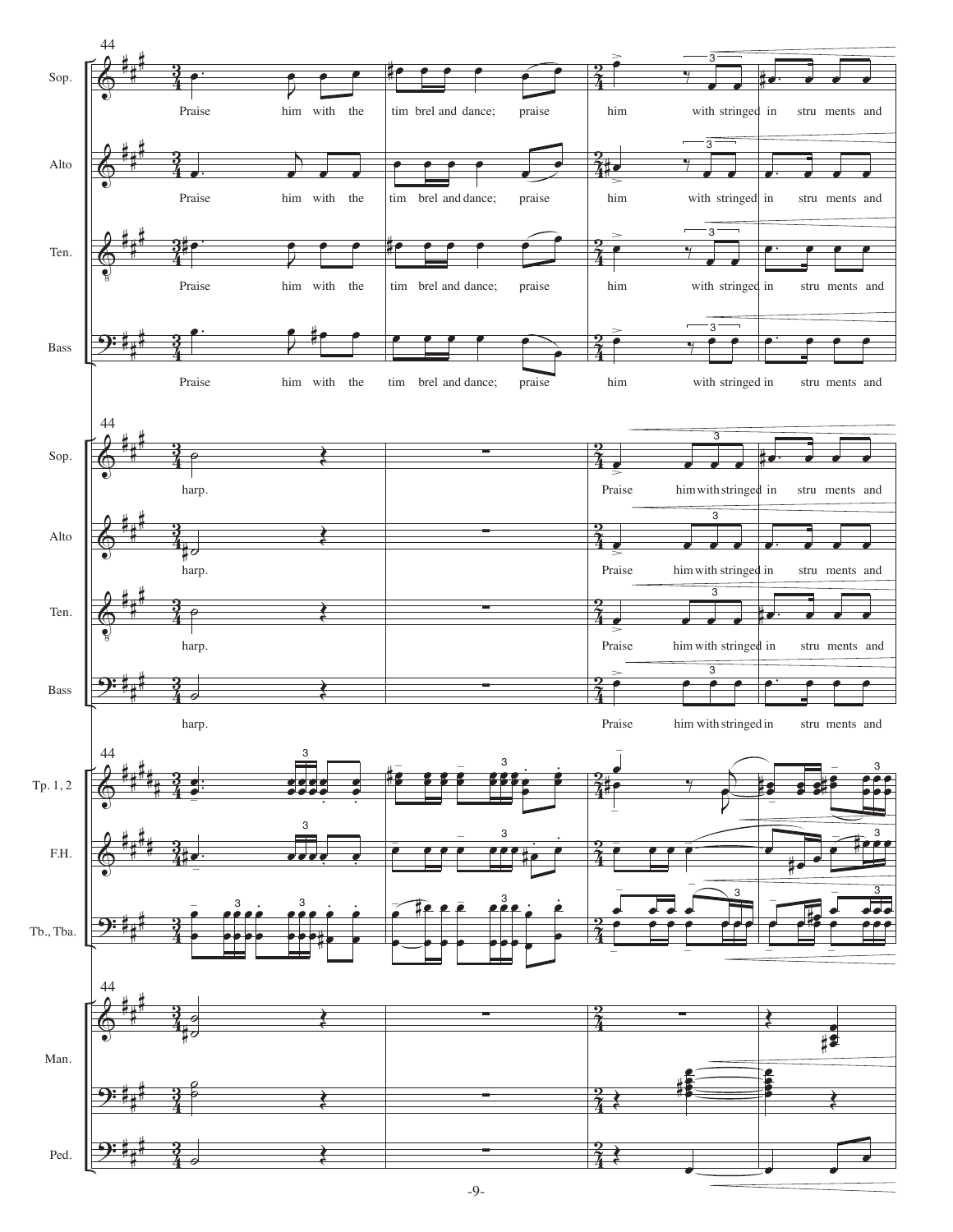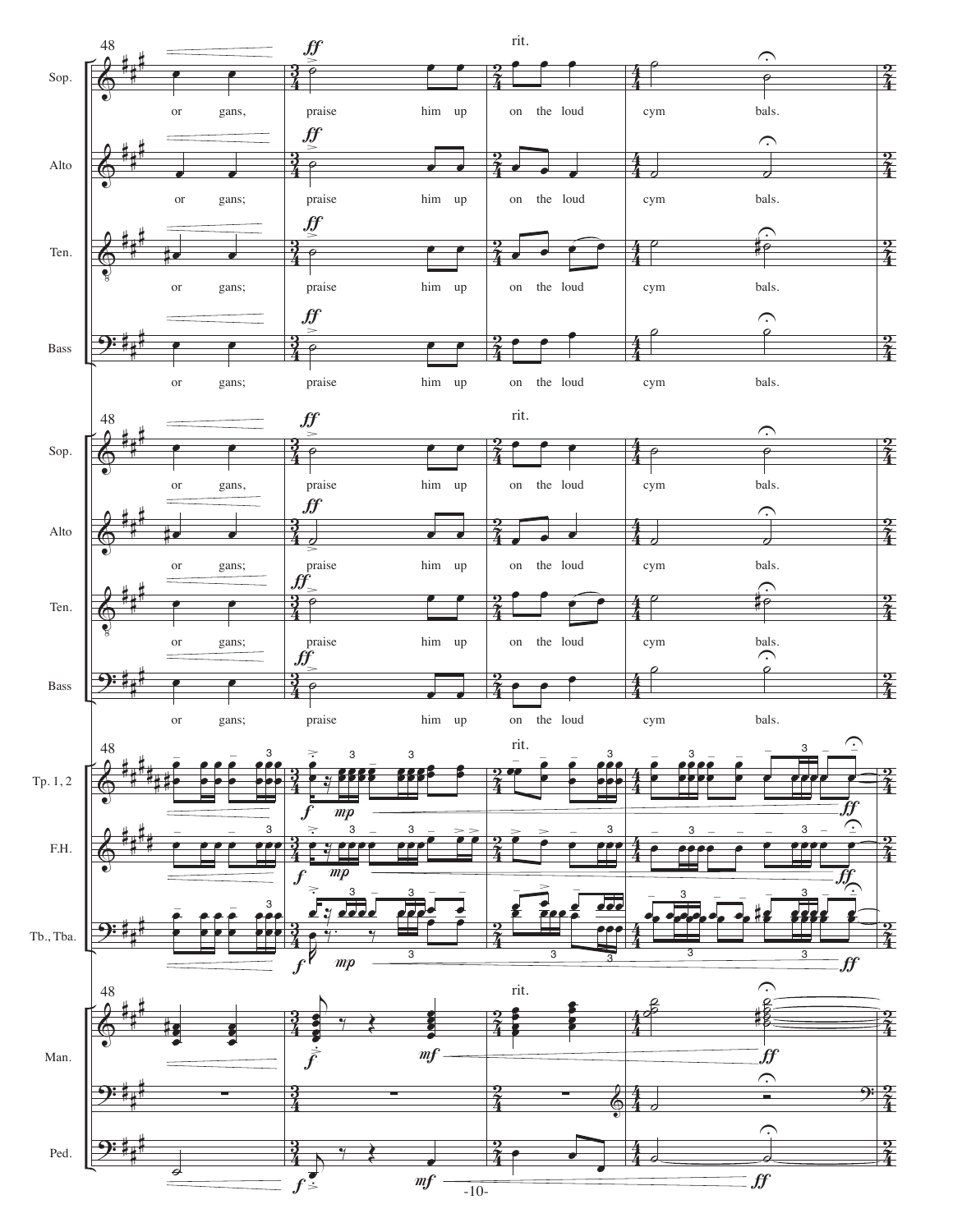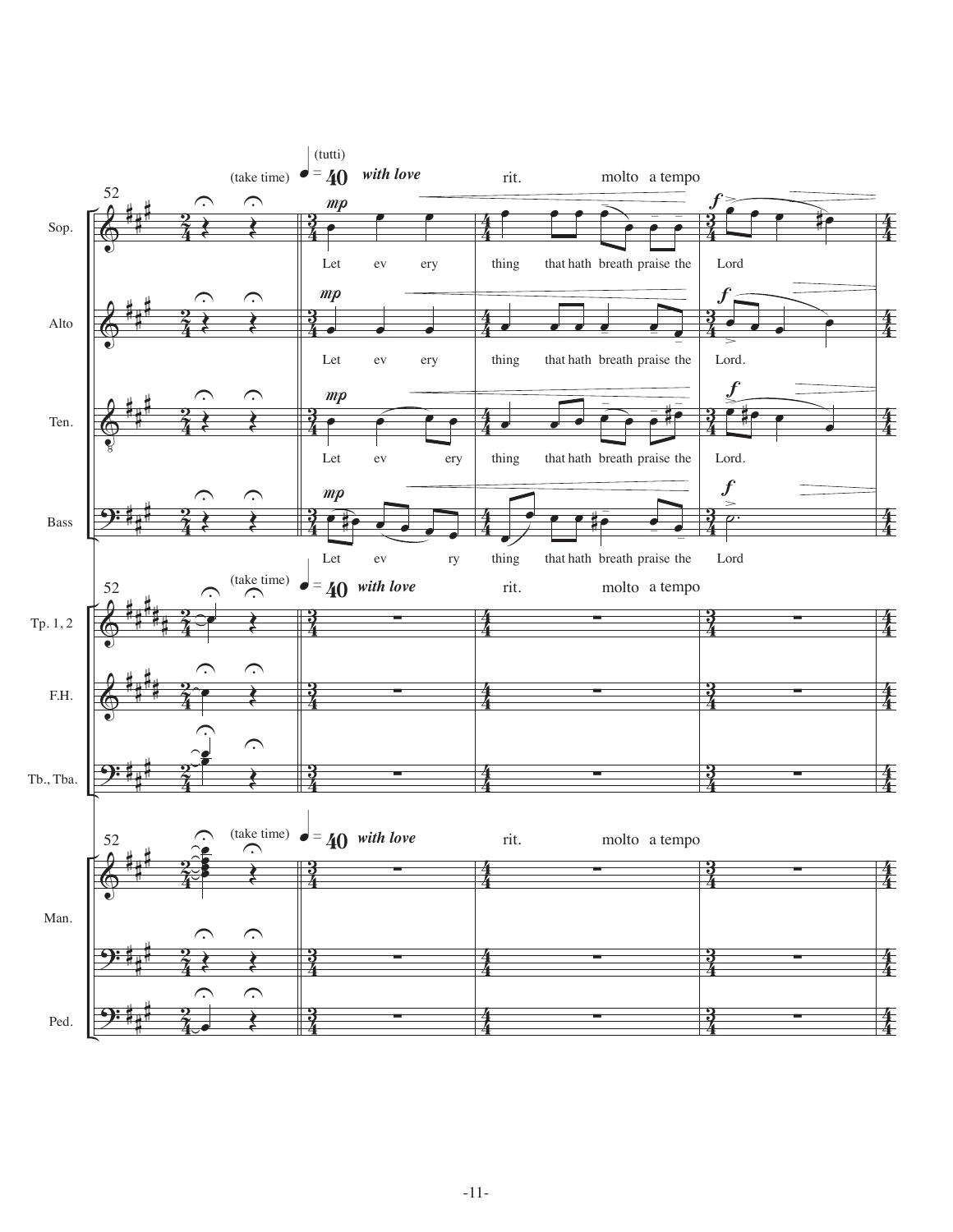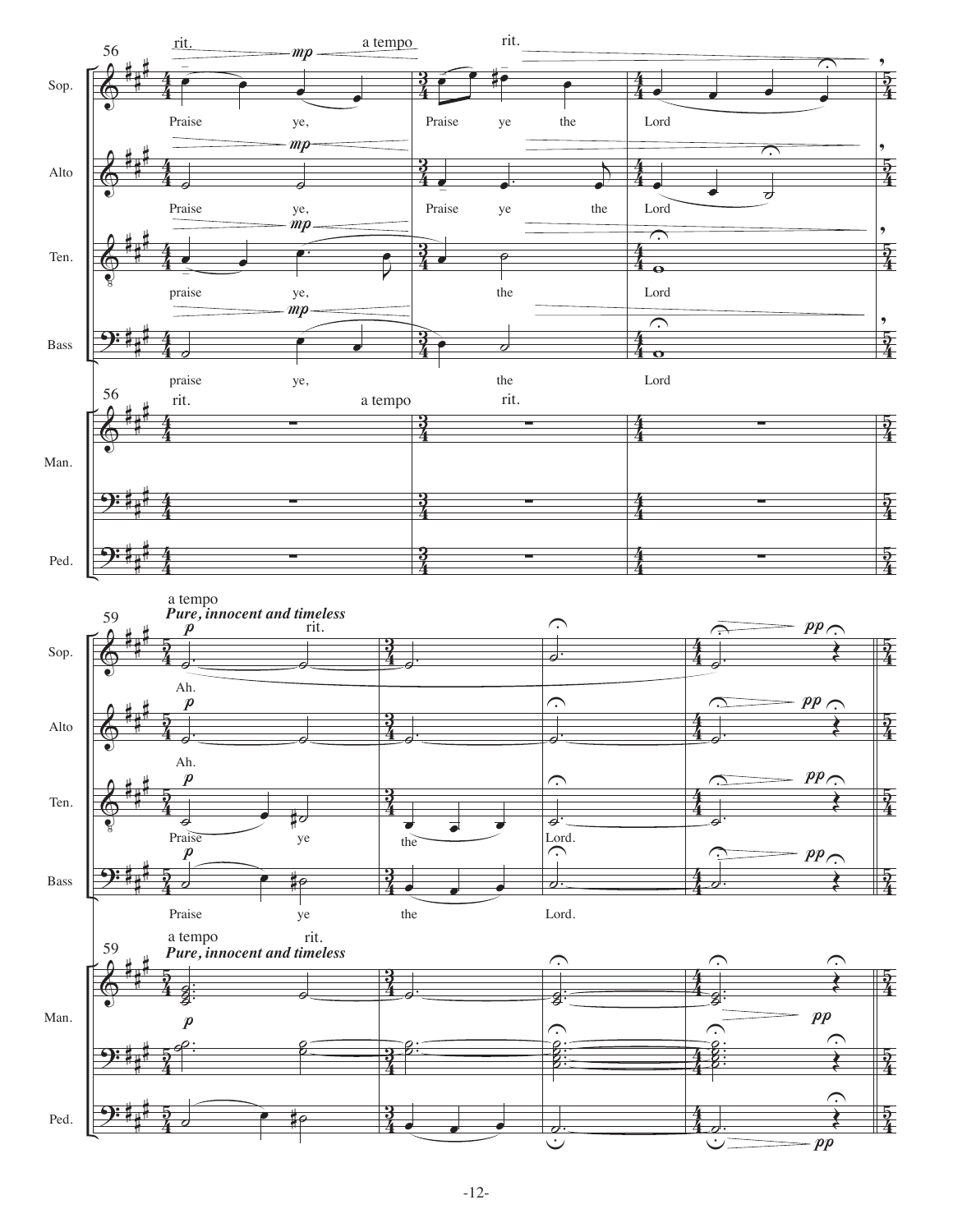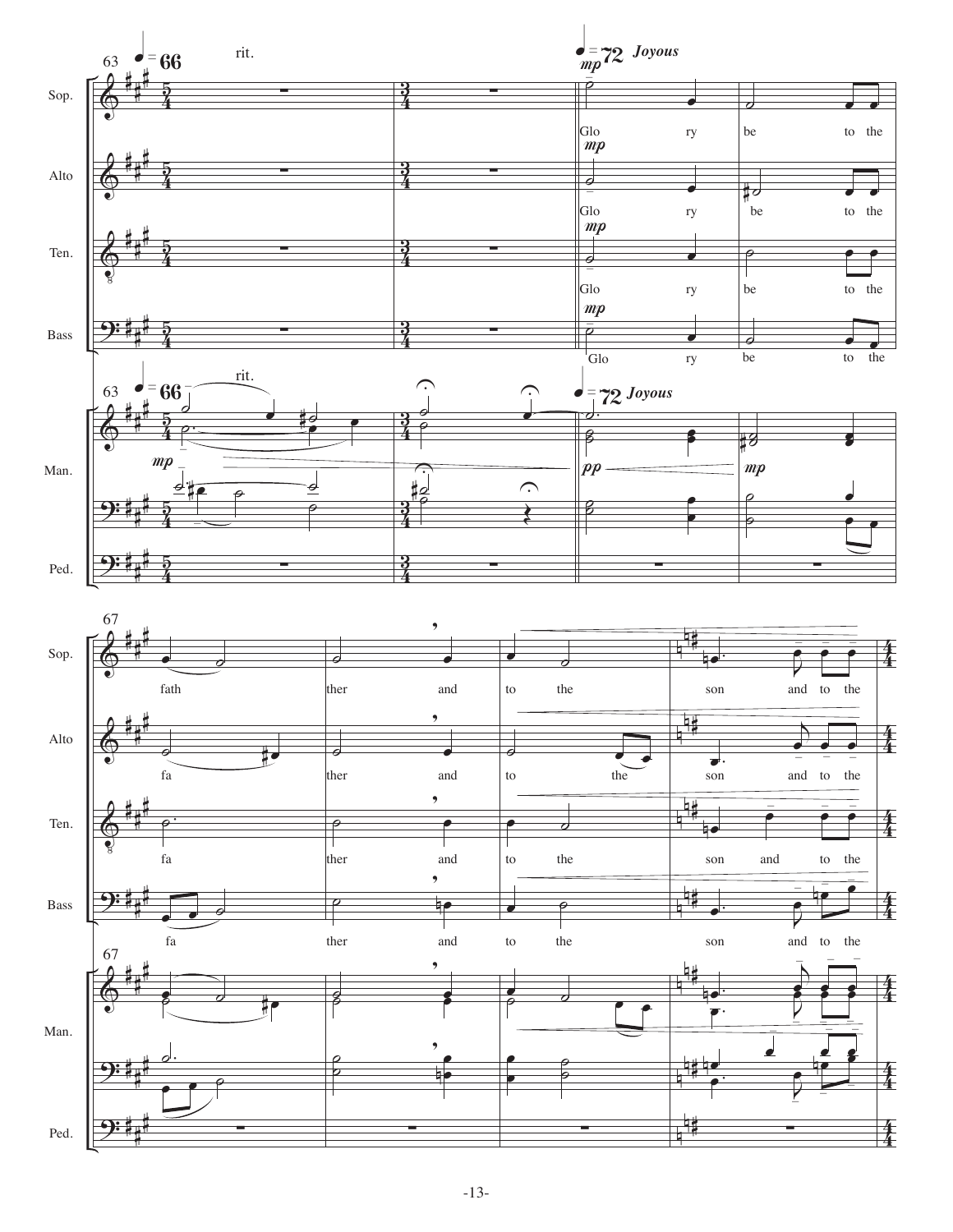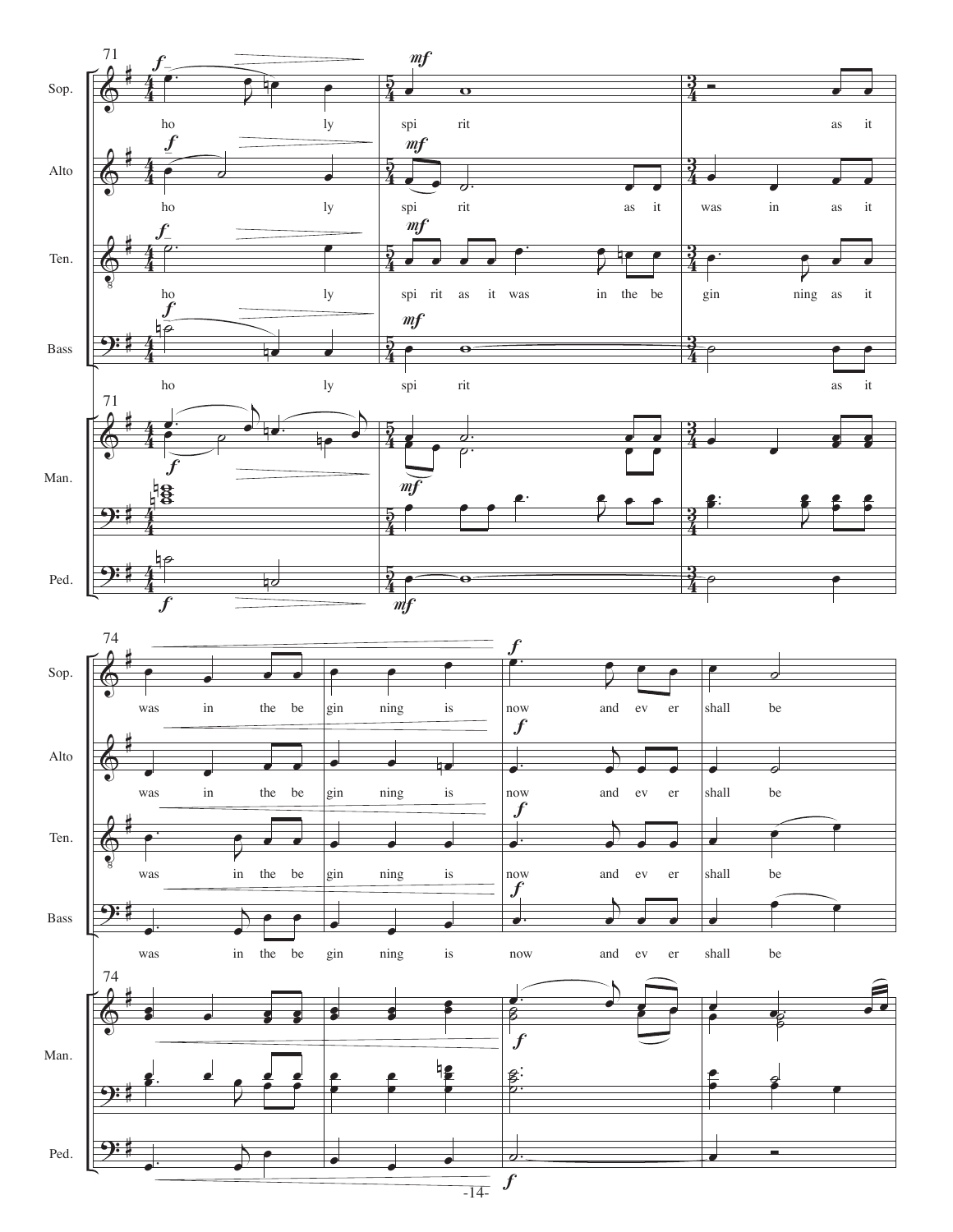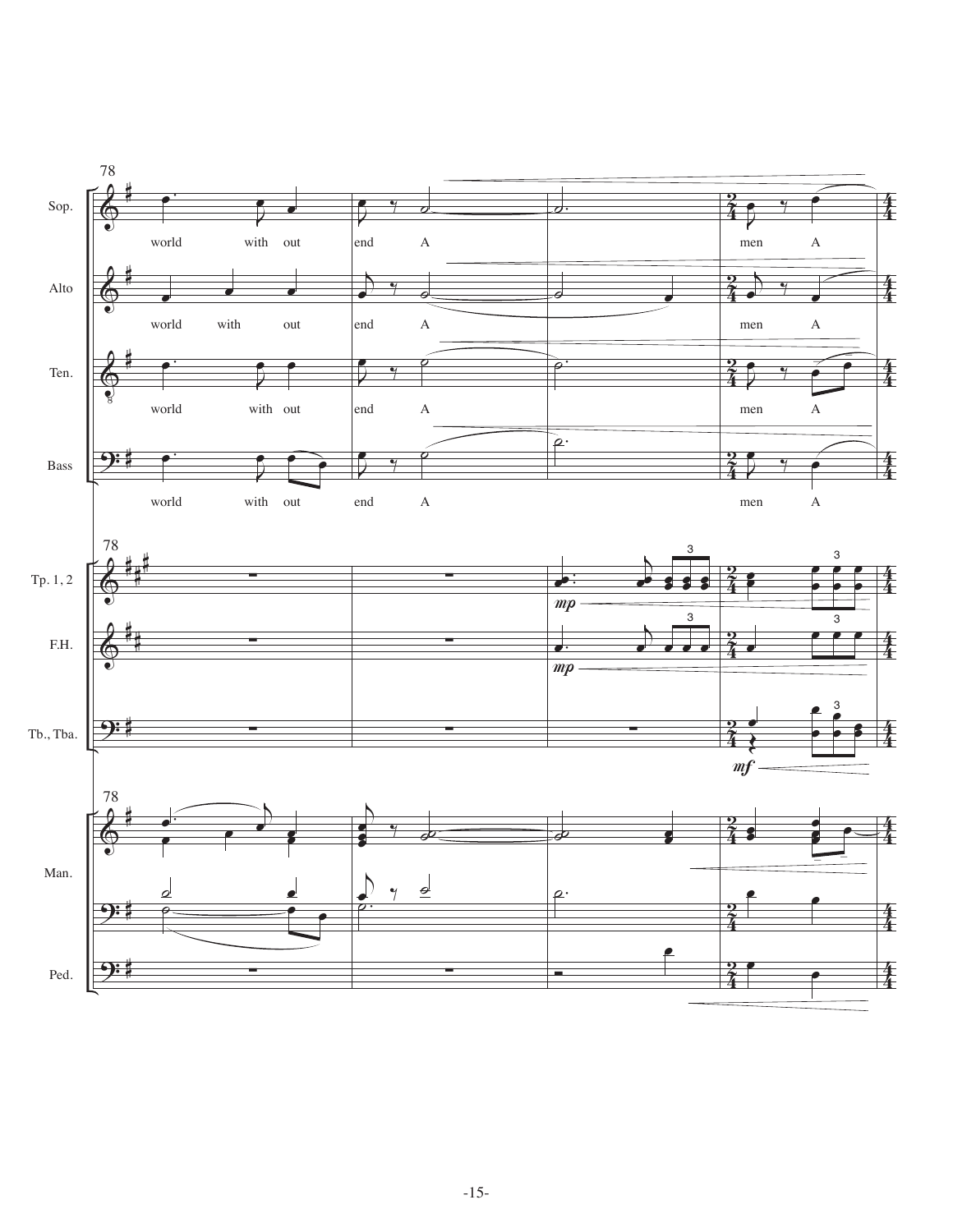